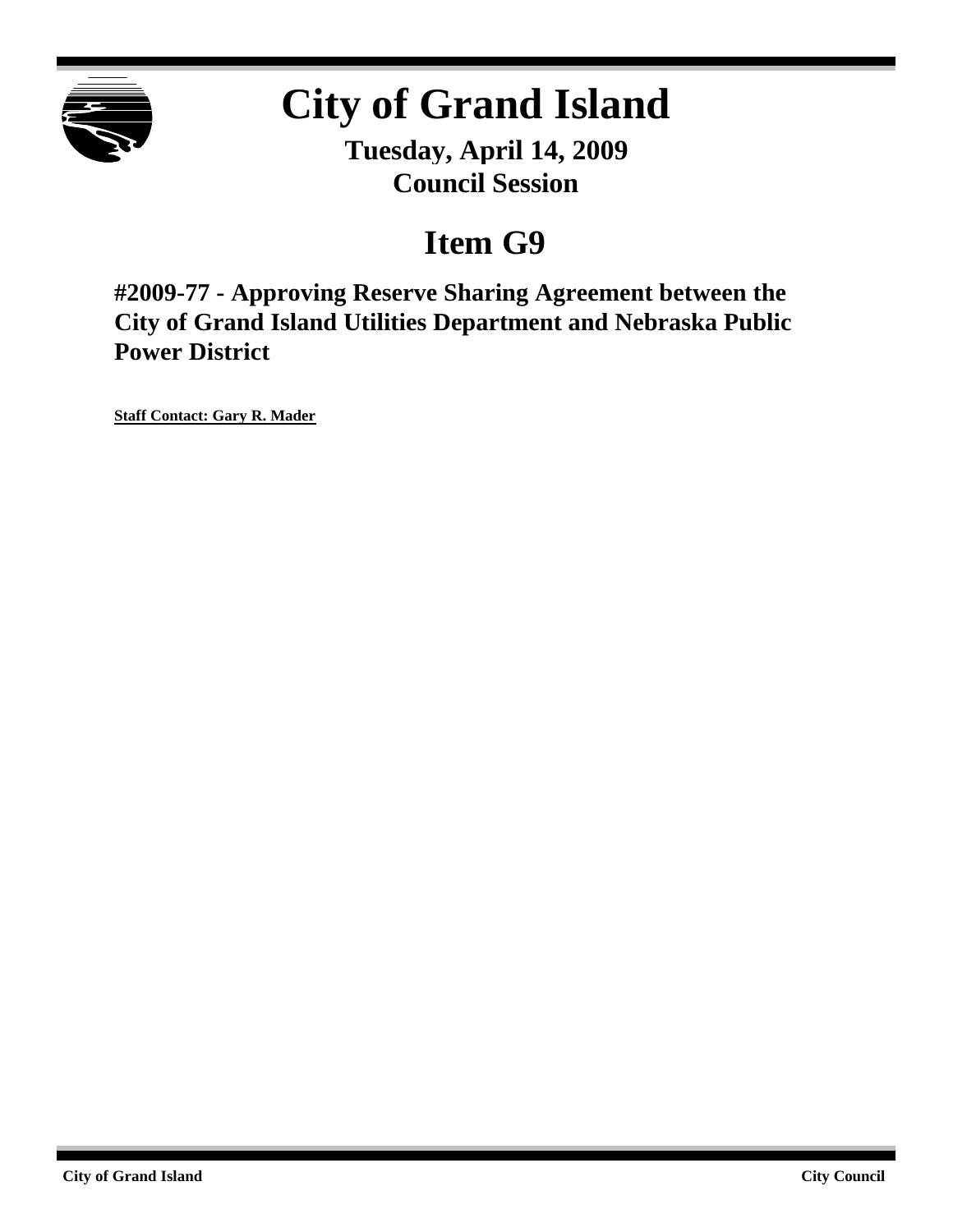## **Council Agenda Memo**

| <b>From:</b>    | Gary R. Mader, Utilities Director<br>Wesley Nespor, Asst. City Attorney/Purchasing |  |
|-----------------|------------------------------------------------------------------------------------|--|
| <b>Meeting:</b> | April 14, 2009                                                                     |  |
| Subject:        | Nebraska Public Power District Reserve Sharing<br>Agreement                        |  |
| Item $\#$ 's:   | $G-9$                                                                              |  |
| $Presenter(s):$ | Gary R. Mader, Utilities Director                                                  |  |

### **Background**

The Grand Island Utilities Department provides electricity to its customers via distribution substations interconnected with a transmission loop. This transmission loop provides a path for transmitting power produced from its power plants to the customers. In addition, four connections with the regional grid and Nebraska Public Power District (NPPD) are established at various locations around the transmission loop. These connections are necessary to ensure a reliable electric supply even during generator outages. Without these connections, Grand Island Utilities would need to have enough unused generating capacity immediately available to backup their own generators in order to keep the city's electric service on during an unplanned generator outage. This amount would currently be approximately 100 MW.

As utilities across the country became interconnected, "Reserve Sharing Pools" were established among regional utilities. These pools utilize agreements that require every generator within the pool to hold back a portion of on line generating capacity in order to meet emergency conditions produced by loss of generating units; thus backing up one another's generators within the pool. The Grand Island Utilities Department currently participates in the Mid-Continent Area Power Pool (MAPP) through a joint operating agreement with NPPD. This pool includes all Nebraska generating utilities as well as generating utilities in other upper Midwest states and two Canadian provinces. Through this pool, the Grand Island Utilities Department is required to have approximately 4 MW of excess capacity available to meet emergency declarations, just as all other regional generators provide reserves to support the region.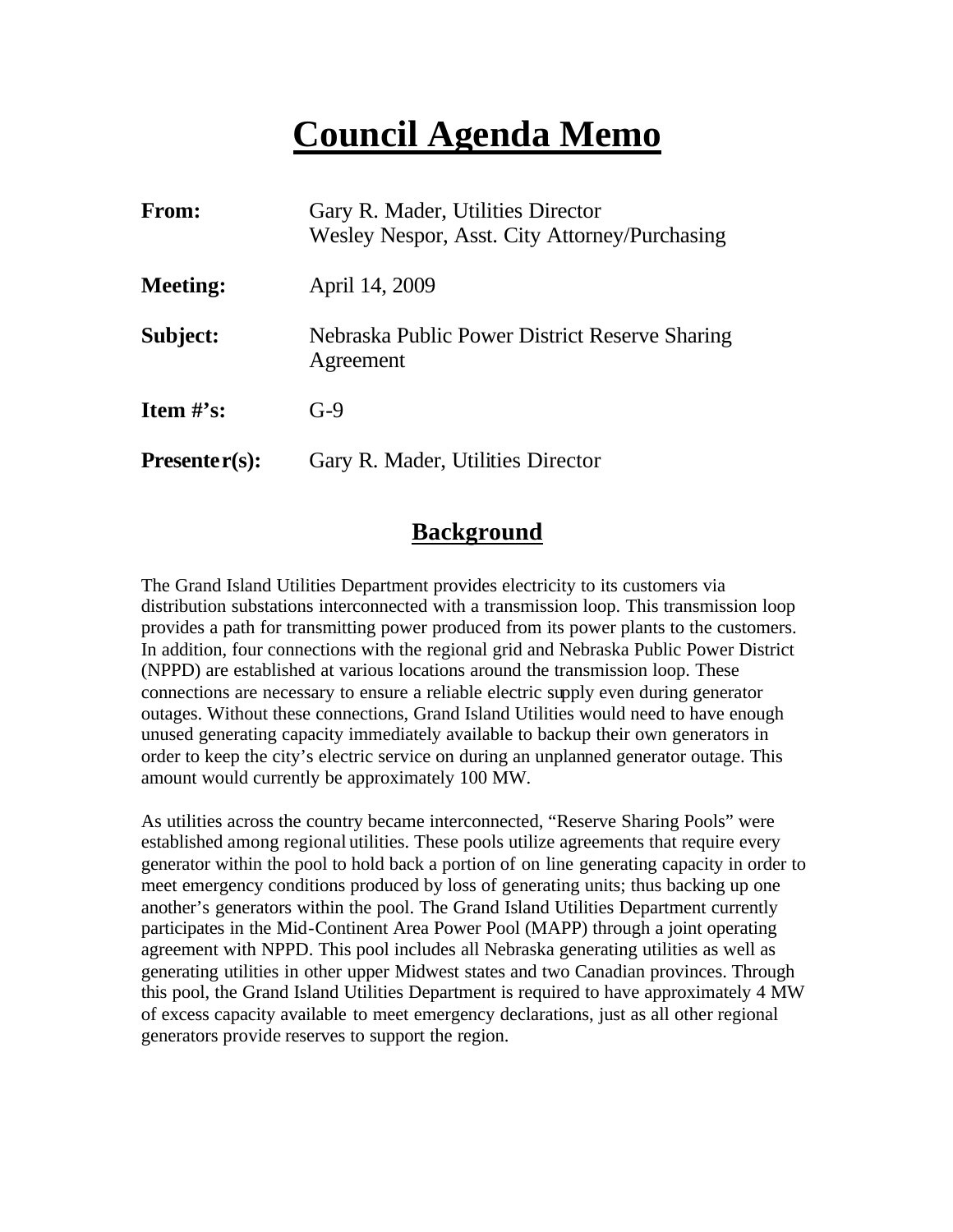## **Discussion**

Across the nation there are several reliability regions. Historically, the state of Nebraska's utilities have been in the MAPP reliability region. But as of April 1, 2009, NPPD and the other major transmission owner/operators in the state will transfer to the Southwest Power Pool (SPP). The SPP region encompasses all or portions of seven states and extends generally south from Nebraska. A map of the SPP area is attached. NPPD will remain the area control entity for central Nebraska and Grand Island's primary contact for regional transmission access and reporting. The conditions and responsibilities of the City and NPPD in meeting the requirements of our transmission interconnection are included in the 1981 "Electric Interconnection and Interchange Agreement" between the parties. The move to SPP by NPPD sets in place some different documentation requirements for governance of the parties. NPPD has requested that the city execute a new "Reserve Sharing Agreement" as required by SPP. A copy of that proposed agreement is attached. The agreement documents the processes and procedures to be executed by the parties in calling upon reserves and in responding to calls for reserves in support of the regional reliability governing entity, the Southwest Power Pool.

## **Alternatives**

It appears that the Council has the following alternatives concerning the issue at hand. The Council may:

- 1. Move to approve
- 2. Refer the issue to a Committee
- 3. Postpone the issue to future date
- 4. Take no action on the issue

## **Recommendation**

City Administration recommends that the Council approve the Reserve Sharing Agreement between Nebraska Public Power District and Grand Island Utilities.

## **Sample Motion**

Move to approve the Reserve Sharing Agreement between Nebraska Public Power District and Grand Island Utilities.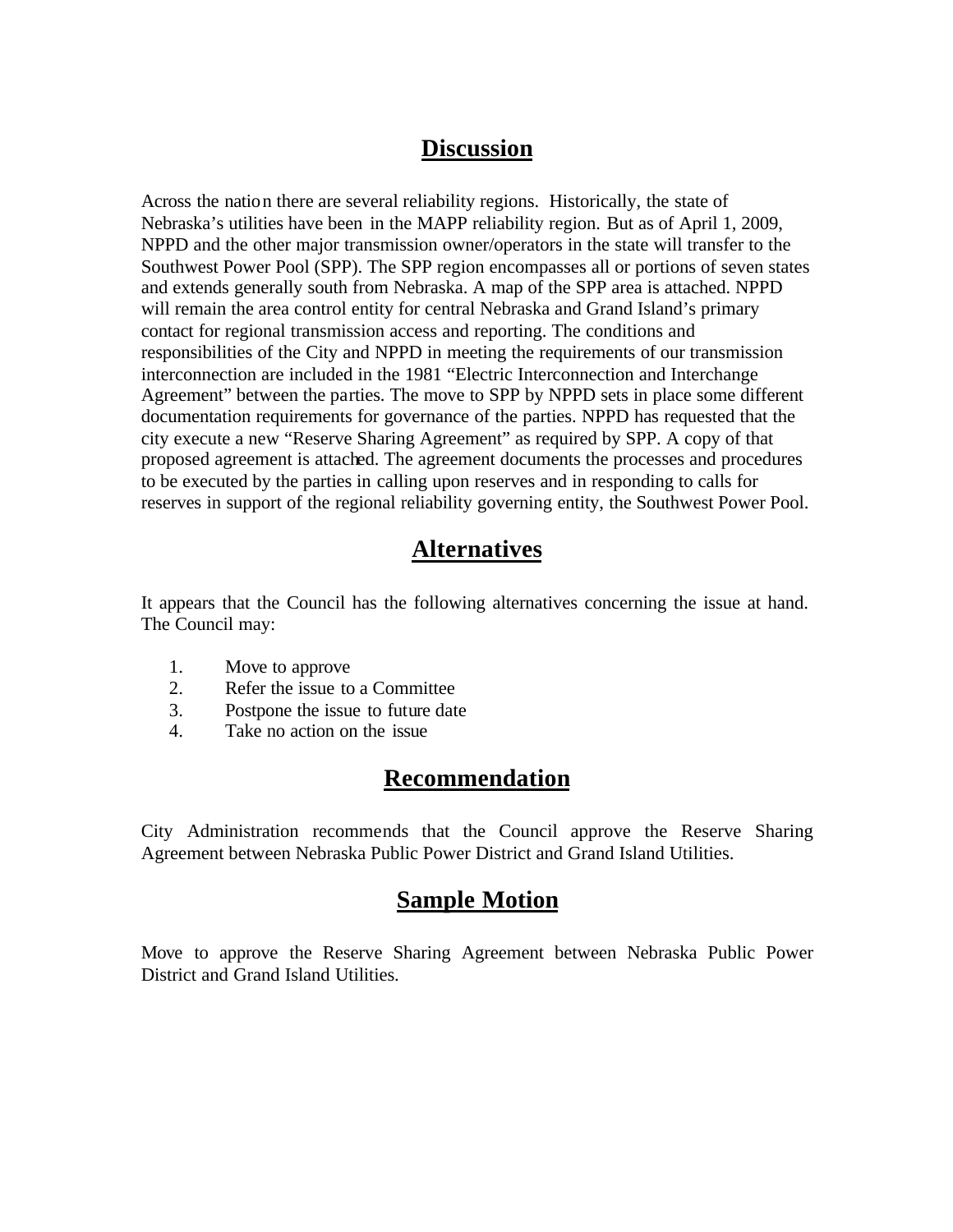



SPP manages the electric grid for all or part of seven states: Arkansas, Kansas, Louisiana, Missouri, New Mexico, Oklahoma, and Texas. SPP has members in the above states, Mississippi, and Nebraska.

Non-Coincidental Peak Load

#### SPP Fast Facts

Substations (modeled): 5,026

Generating Plants: 451

2007 System Peak (non-coincident): 43,304 MW

Net Energy for Load: 210,074 GWh

Miles by Voltage:

69 kV - 14,265 miles 115 kV - 6,255 miles 138 kV - 8,286 miles 161 kV - 3,872 miles 230 kV - 2,703 miles 345 kV - 4,879 miles 500 kV - 104 miles

**Total - 40,364 miles**

Capacity Resources: 56.5 GW

| Fuel Type      | Capacity/Energy Produced in SPP Region* |
|----------------|-----------------------------------------|
| Coal           | $39\% / 64\%$                           |
| Gas/Oil        | 42% / 26%                               |
| <b>Nuclear</b> | $2\% / 6\%$                             |
| Wind           | $1\% / 3\%$                             |
| Other          | $11\% / 1\%$                            |
| Hydro          | $4\% / 1\%$                             |
|                |                                         |

*\* Numbers do not equal 100 due to rounding. Energy produced may exceed capacity*.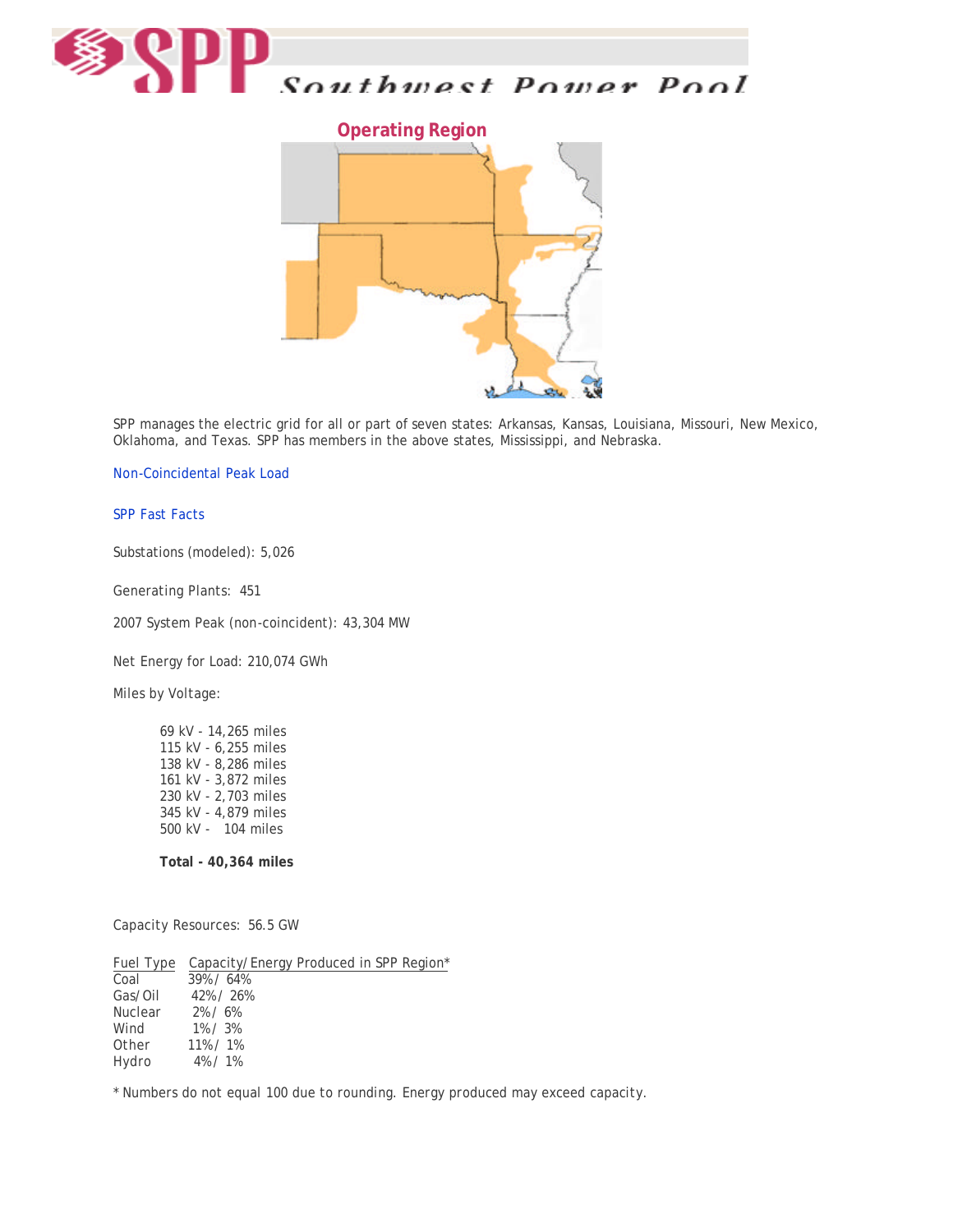#### **Reserve Sharing Agreement**

#### between

#### Nebraska Public Power District

#### and

#### **Grand Island Utilities**

#### **City of Grand Island, NE**

This Reserve Sharing Agreement ("Agreement") is made and entered into effective the Power District (NPPD), a public corporation and political subdivision of the State of Nebraska, and the City of Grand Island, Nebraska (City), a municipal corporation and political subdivision of the State of Nebraska, doing business as Grand Island Utilities. NPPD and City respectively, being sometimes hereinafter referred to individually as "Party" or collectively as "Parties".

#### **RECITALS**

WHEREAS, NPPD owns and operates certain electric generating facilities together with a transmission system and various distribution systems in the State of Nebraska and is engaged in the generation, purchase, transmission, distribution, and sale of electric power and energy, and

WHEREAS, City owns and operates certain electric generating facilities together with an electric transmission and distribution system and is engaged in the generation, purchase, transmission, distribution and sale of electric power and energy, and

WHEREAS, NPPD and City are party to an "Electric Interconnection and Interchange Agreement," effective June 26, 1981 as amended, hereinafter called "Interconnection Agreement", and

WHEREAS, NPPD is a North American Reliability Corporation (NERC) registered balancing area and the City electric system is physically located within the balancing area of NPPD, and

WHEREAS, the Parties desire to enter into an agreement governing how operating reserves may be self-supplied.

NOW, THEREFORE, in consideration of the covenants and agreements herein follows: mutually agree Parties do hereby as contained. the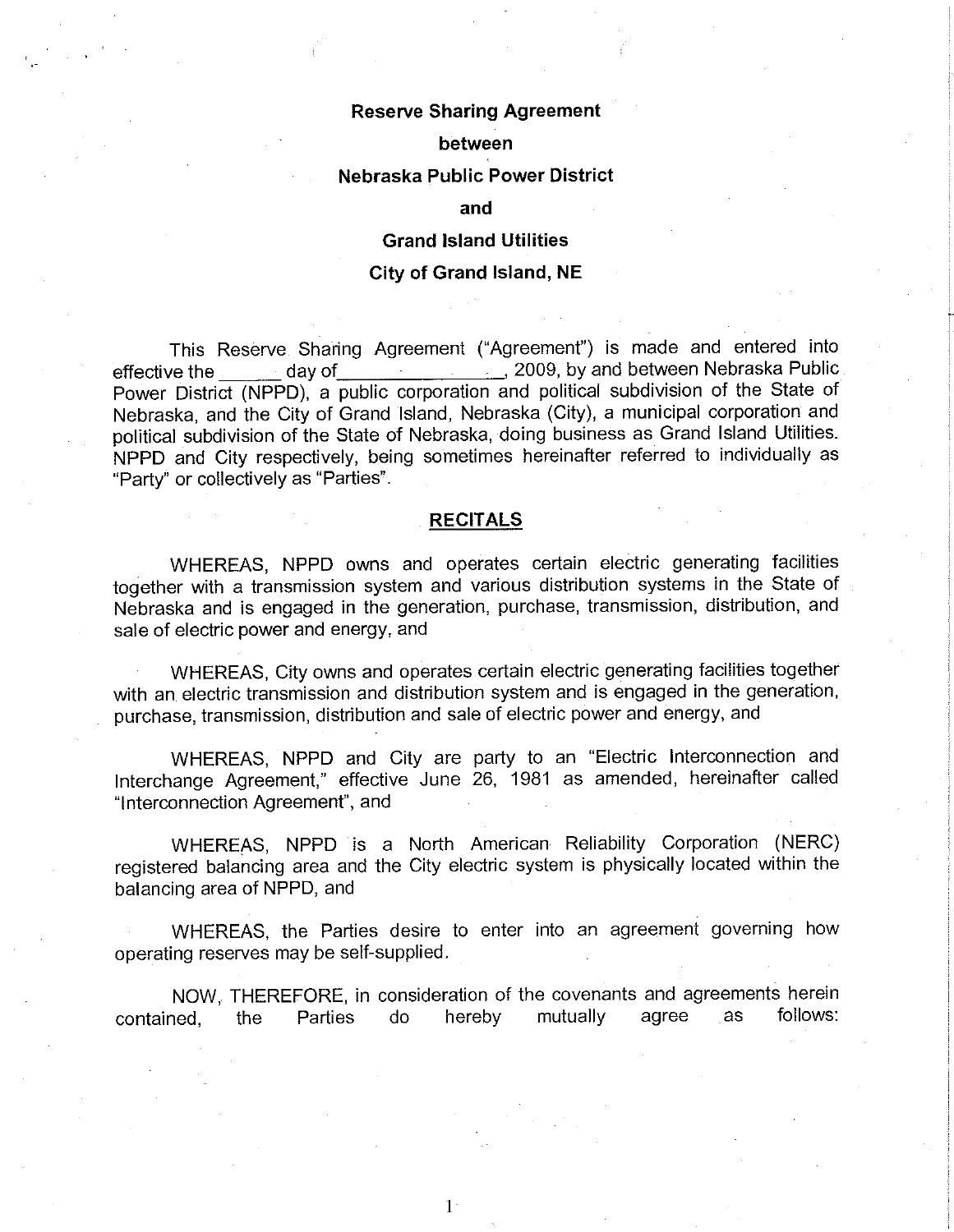#### **ARTICLE 1 TERM**

- $1.1$ This Agreement shall become effective on the date first above written and shall continue in force for a period of one (1) year from said date, and from year to year thereafter unless terminated by either Party by providing at least six (6) months prior written notice.
- $1.2$ In the event the NPPD-City Interconnection Agreement should be terminated and not superseded by another agreement, this Agreement shall terminate simultaneously and become null and void except for costs, charges and obligations arising or incurred prior to such termination.

#### **ARTICLE 2 NPPD RESPONSIBILITIES**

- $2.1$ NPPD, as the NERC registered Balancing Area (BA), is responsible to meet all NERC reliability standards and standards of the NERC Regional Entity of which NPPD is a member. To meet these reliability standards, NPPD may elect to join a reserve sharing pool.
- $2.2$ NPPD shall determine the amount of operating reserves (spinning and supplemental) to be carried by each load serving entity within the NPPD BA that is self supplying its operating reserves. NPPD will allocate operating reserves to each load serving entity in the NPPD BA pro-rata to each load serving entity's load in the NPPD BA compared to the total NPPD BA load.
- 2.3 In the event the NPPD BA has an obligation to deploy operating reserves, NPPD will deploy its own operating reserves and may call on City, if City is either a) self supplying operating reserves or b) purchasing operating reserve service from another supplier, for deployment of its operating reserves in accordance with the terms of this Agreement.
- 2.4 If City is purchasing operating reserve service from NPPD, NPPD will bill City for applicable charges under the appropriate tariff for operating reserve service.
- $2.5$ NPPD shall be responsible to provide City with operating reserves when City requests operating reserves for the loss of a resource in accordance with the terms of this Agreement.
- $2.6$ In the event NPPD participates in a reserve sharing pool. NPPD shall be responsible for allocating all reserve sharing pool costs, charges, revenues and the like to all NPPD BA load represented in the reserve sharing pool, including City. It is understood by the Parties that all such costs shall be pass through costs only. Such costs and charges may include related transmission tariff costs. If such costs, charges or revenues are bundled, NPPD will appropriate allocations based upon load share of each entity of the total NPPD reported BA load in the reserve sharing pool. If such costs, charges or revenue are separated between entities, NPPD will pass through such costs, charges or revenues

 $\overline{2}$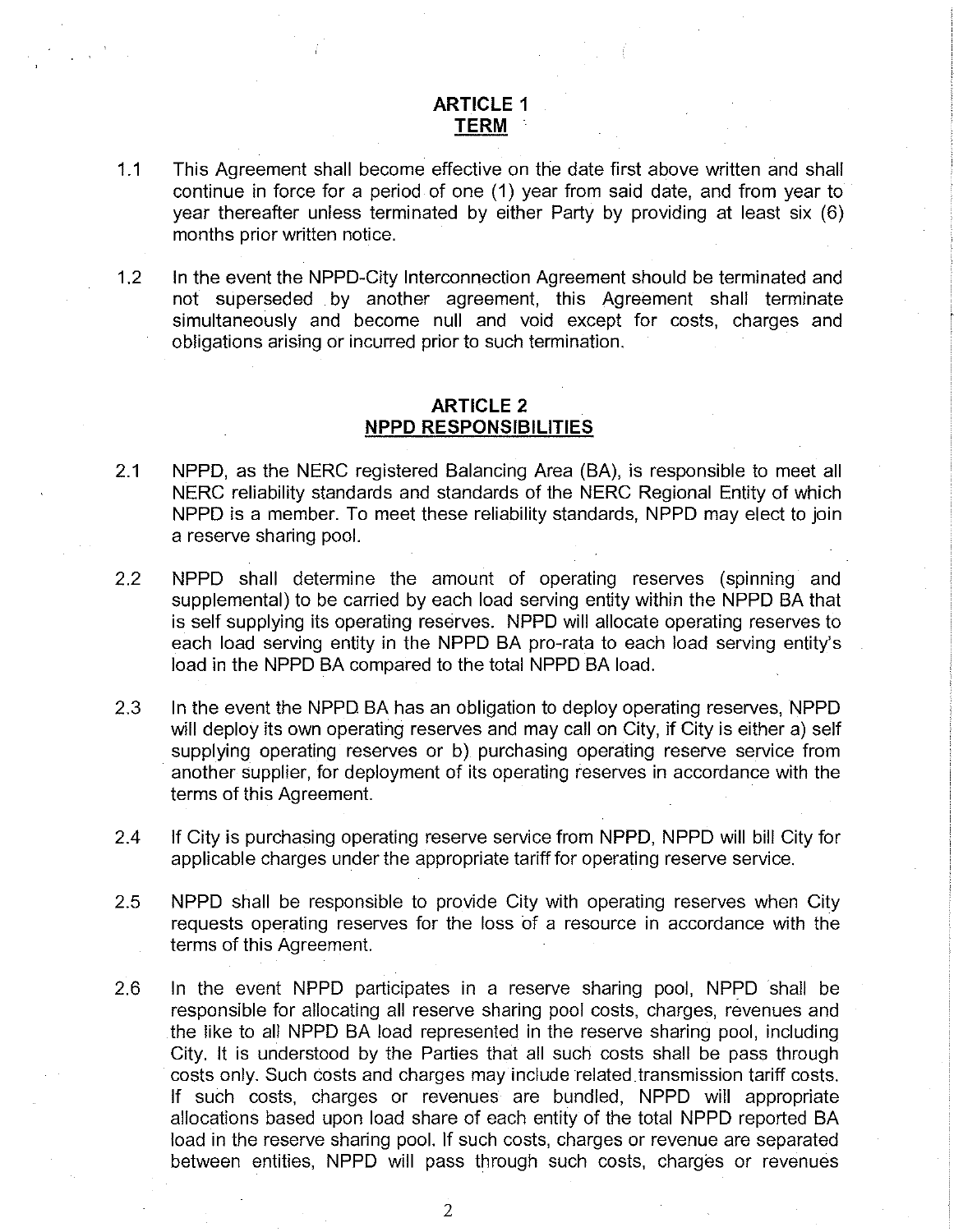directly to City. Costs, charges or revenues shall be provided to City in accordance with Article 4.

#### **ARTICLE 3 CITY RESPONSIBILITIES**

- City shall be responsible for compliance with the operating protocols and  $3.1$ requirements of any reserve sharing pool that NPPD is a member. By way of example, City must comply with requirements for the call of reserves due to a City operating reserve contingency, such as loss of generation. Even though NPPD will call on operating reserves from a reserve sharing pool for such loss of generation on behalf of City in accordance with this Agreement, City is responsible to meet requirements governing the call of reserves for loss of generation by notifying NPPD of the loss in time for NPPD to meet the requirements of the reserve sharing pool.
- $3.2$ If City chooses to self-supply operating reserves:

a) City shall maintain at all times its share of the NPPD BA operating reserves, as determined by NPPD. Such operating reserves must meet the requirements set forth by NERC or the reserve sharing pool.

b) If at any time it is determined that City is not supplying operating reserves either by self supply or purchase from another supplier, City agrees to be responsible for all costs, charges, penalties or remedies imposed by NPPD or any regional authority with jurisdiction. City will also be required to purchase operating reserves from NPPD for the period during which they have not provided operating reserves either by self supply or purchase from another supplier.

Deployment of operating reserves (self supply) by City:  $3.3$ 

> a) City shall deploy operating reserves when called upon by NPPD within the timeframe required by NERC or the reserve sharing pool of which NPPD is a member.

> b) If City fails to deploy operating reserves when called upon by NPPD, City shall be responsible for all costs, charges, penalties or remedies imposed by NPPD or any regional authority with jurisdiction. City shall not be responsible for penalties and remedies imposed by a regional authority for NPPD's failure to call upon City for deployment of operating reserves.

- If City does not self supply operating reserves, then NPPD or the reserve sharing  $3.4$ pool shall bill City and City shall pay all appropriate charges for the supply of operating reserves on City's behalf under the appropriate tariff.
- City shall call upon NPPD, in accordance with Exhibit A, when an operating  $3.5$ reserve contingency dictates the call for operating reserves be provided to City from the reserve sharing pool.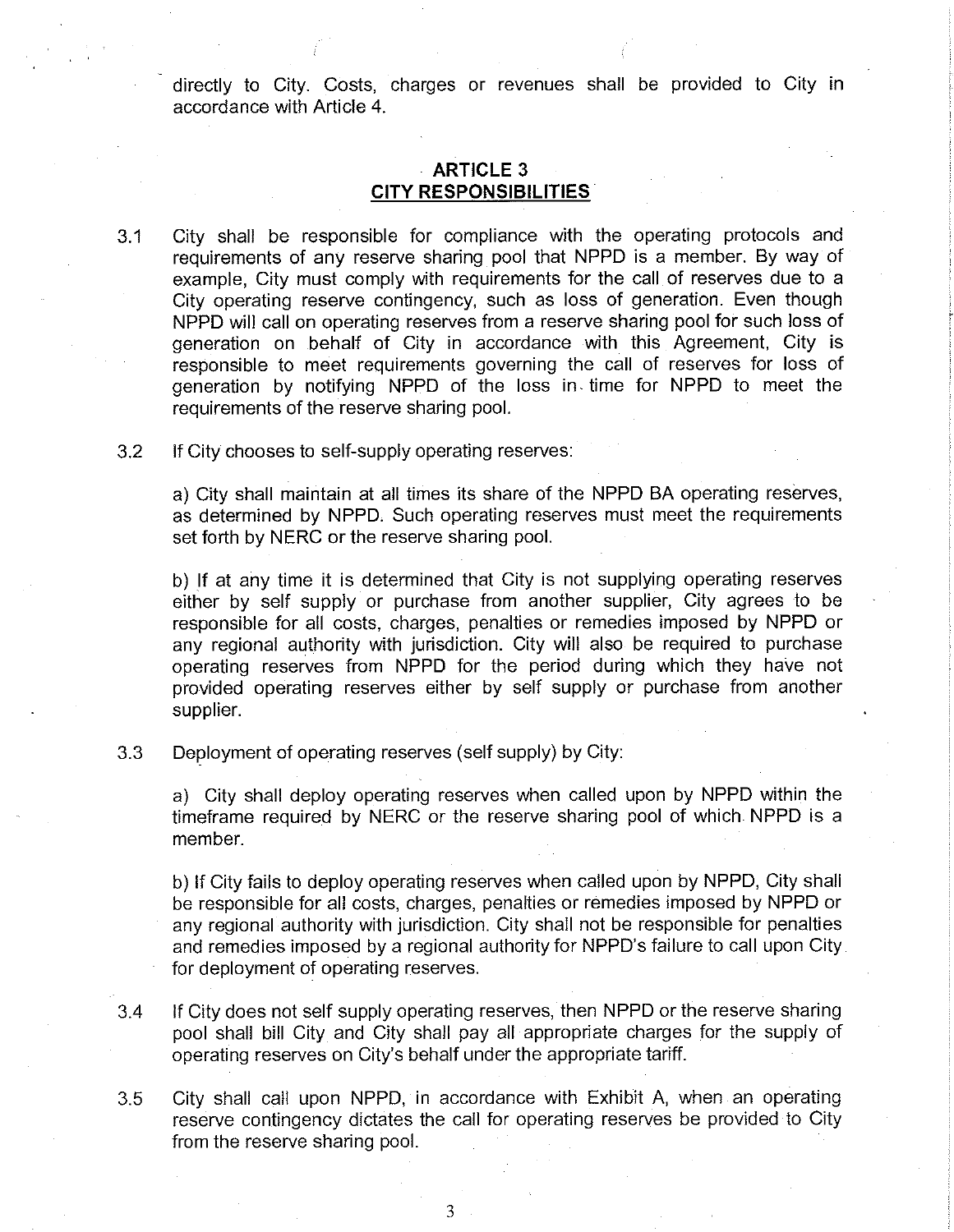$3.6$ City shall be responsible for their share of all reserve sharing pool costs, charges, related transmission costs, revenues, and the like as allocated by NPPD or passed through by the reserve sharing pool and as provided in Section 2.6 and Article 4 of this Agreement.

#### **ARTICLE 4 BILLING AND PAYMENTS**

- NPPD shall invoice City for costs and charges provided for under this Agreement  $4.1$ and City shall pay such invoice within thirty (30) days of the invoice date. Except as otherwise agreed to by the Parties, if payment is not received within the thirty (30) day period the invoice amount shall accrue interest at the rate of one percent (1%) per month or pro-rata portion thereof.
- For any revenues due City as a result of deployment or receipt of reserve sharing  $4.2$ pool operating reserves under the terms of this Agreement, NPPD will issue such revenue, whether allocated or pass through revenue, to City within thirty (30) days of receiving such revenue from the reserve sharing pool. NPPD will allocate or pass through such revenues in accordance with Section 2.6 and the reserve sharing pool structure.
- If a dispute arises relative to any billing or payment under this Article IV, the Party 4.3 responsible to pay the invoice or distribute the revenue, whichever the case mav be, shall nevertheless pay the full amount of the charges or revenues. The disputing Party shall give a written notice to the other Party within thirty (30) days from the date the billing is rendered or the revenue is distributed, which notice shall fully describe the basis for the dispute and set forth a detailed statement of the disputed issue(s). Within fifteen (15) days of such dispute notice the Parties shall give due diligence to resolving the dispute. In the event the dispute is not resolved within fifteen (15) days of the dispute notice, then senior executives of both Parties will meet to determine resolution of the dispute, which shall occur within thirty (30) days of the dispute notice date. In the event the Parties senior executives do not resolve the dispute, the Parties may agree to non-binding mediation to attempt to reach a resolution of the dispute. In the event that mediation does not resolve the dispute or if the Parties do not agree to nonbinding mediation, either Party may pursue all remedies available at law or in equity.

#### **ARTICLE 5 REPORTING INFORMATION**

Each Party agrees to cooperate in exchanging and provide in a timely manner information, data, reports and the like, which may be needed to meet the requirements of the Regional Entity, reserve sharing pool, any regional authority, NERC standards or requirements, and/or Party reporting needs:

 $\overline{4}$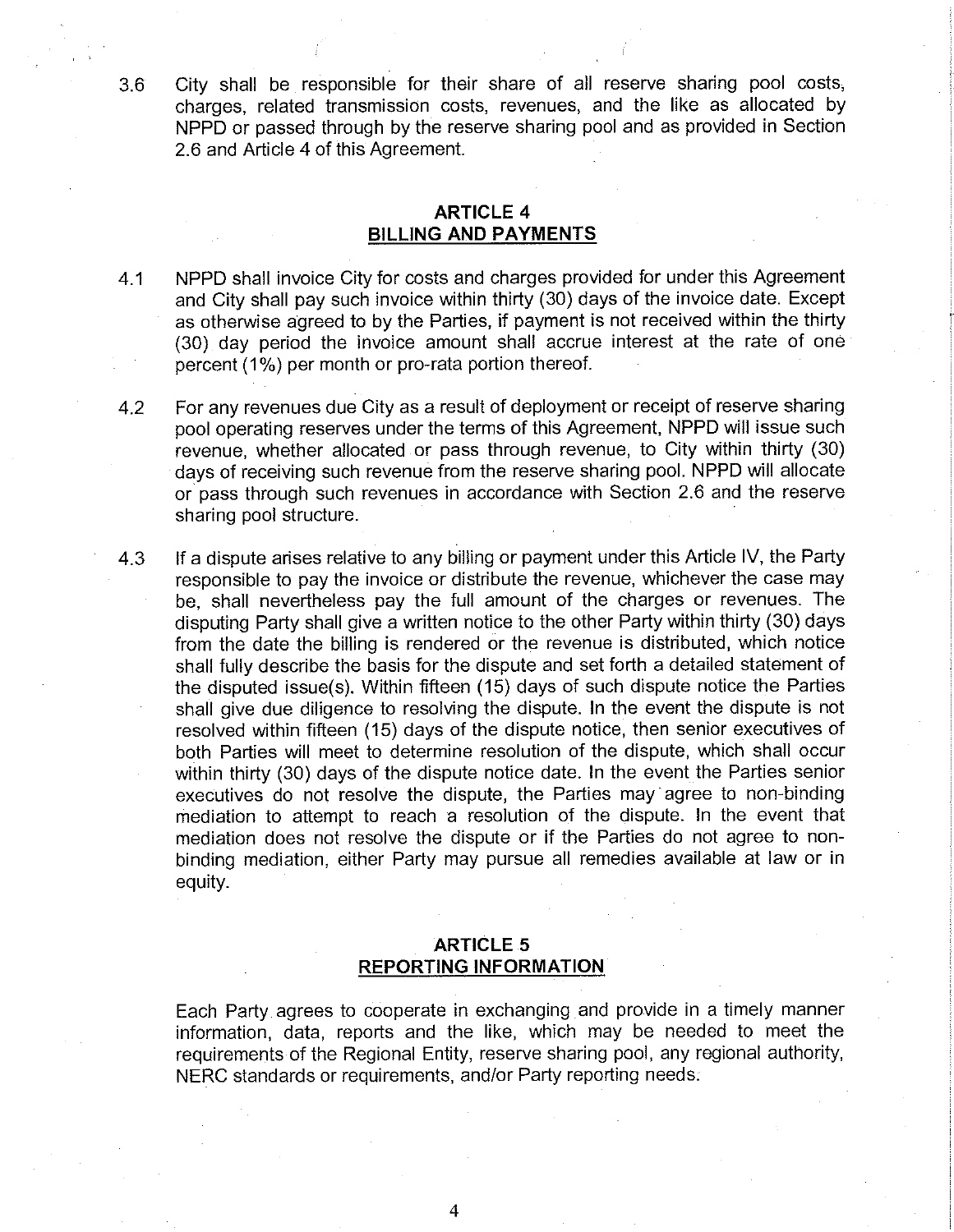#### **ARTICLE 6 INDEMNIFICATION**

Each Party (the "Indemnifying Party") shall indemnify, hold harmless and defend the other Party (the "Indemnified Party"), its agents, servants, employees and officers from any and all costs and expenses, including but not limited to reasonable attorney's fees, court costs and all other amounts that said Indemnified Party, its agents, servants, employees and officers is or may become obligated to pay on account of any and all demands, claims, liabilities or losses arising or alleged to have arising out of, or in any way connected with, the negligent acts or omissions of the Indemnifying Party, its agents, servants, employees or officers in the performance of this Agreement, whether such demands, claims, liabilities or losses be for damages to property, including property of the Indemnified Part or injury or death of any person, including agents, servants, employees or officers of the Indemnified Party.

#### **ARTICLE 7 GENERAL CONTRACT PROVISIONS**

- Governing Law. This Agreement shall be governed by, and construed in  $7.1$ accordance with, the laws of the State of Nebraska without regard to conflict of law principles. The Parties agree that any lawsuit connected to, arising out of or related to this Agreement shall be brought only in the state courts of Nebraska.
- The captions of the various sections and paragraphs herein are  $7.2$ Captions. intended for convenience of reference only and shall not define or limit any of the terms or provisions hereof.
- Assignment. This Agreement may not be assigned by any Party, without the  $7.3$ prior written consent of the other Party.
- Waivers. Any waiver at any time by a Party of its rights, or any delay in  $7.4$ enforcing its rights, with respect to any default by the other Party hereto, or with respect to any other matter arising out of or related to this Agreement, shall not be considered a waiver with respect to any other default or matter.

IT WITNESS WHEREOF, the Parties hereto have caused this Agreement to be executed by their duly authorized officers and effective upon the date first above written.

#### **Grand Island Utilities** The City of Grand Island, Nebraska

Nebraska Public Power District

| By                  |                     |
|---------------------|---------------------|
| <b>Printed Name</b> | <b>Printed Name</b> |
| Title               | Title               |
| Date                | Date                |

5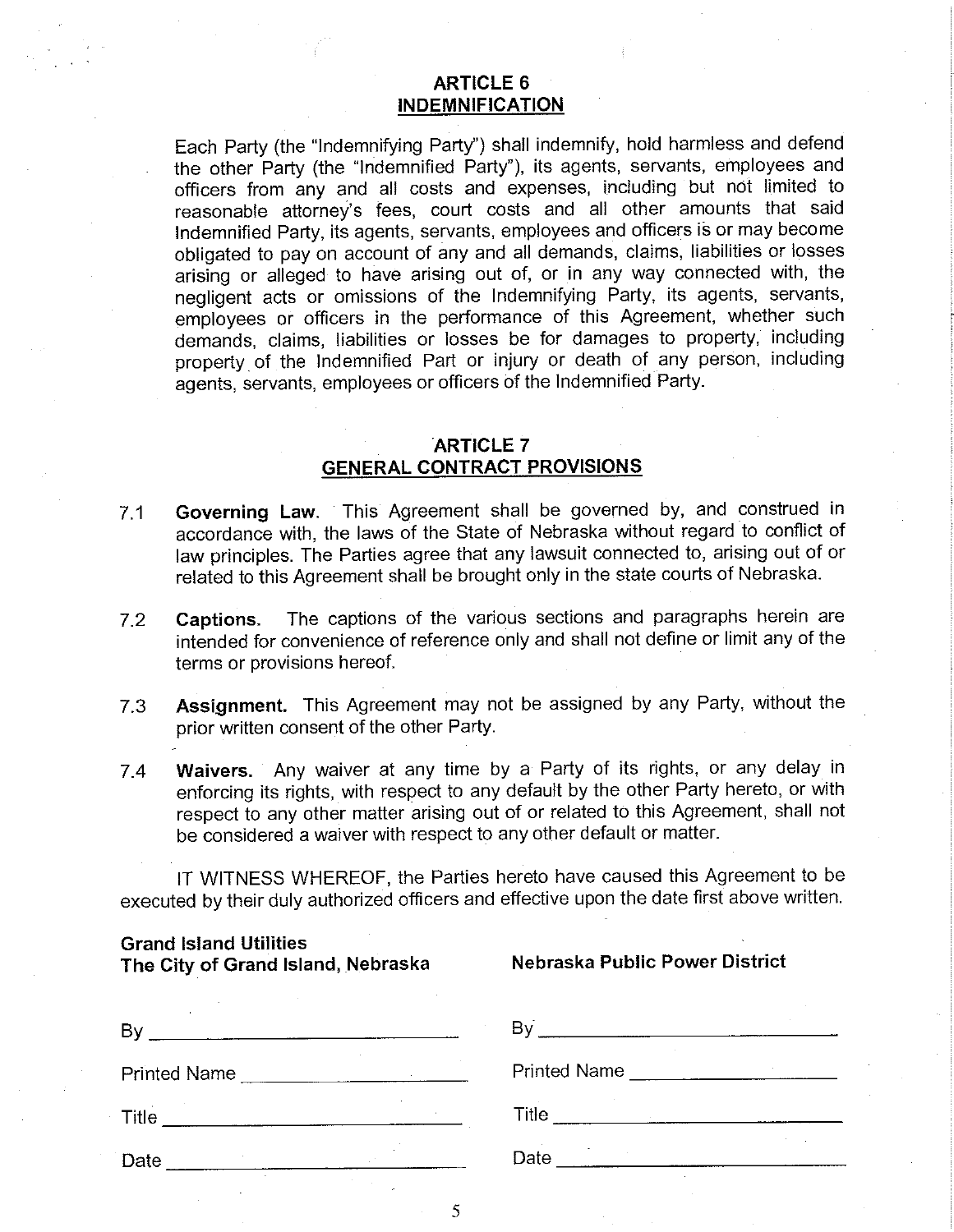Supersede Date: Original

**EXHIBIT A Reserve Sharing Agreement** NPPD - CITY

#### City call to NPPD for operating reserves due to City contingency:

1. Within 2 minutes of City losing generation and/or schedule City will contact NPPD and request deployment of operating reserves.

a. NPPD's phone contact number is 402-845-5221.

2. City will provide to NPPD the amount of resource (generation or schedule) lost. This will be the amount of the initial deployment of operating reserves.

3. Within the limits of the rules of the reserve sharing pool, City may elect to deploy up to the entire amount of their operating reserves to cover that portion of the resource loss. City must notify NPPD at the time of the initial loss if they choose to deploy additional operating reserves to cover the resource loss.

4. Changes in the amount of operating reserves will be governed by the procedures of the reserve sharing pool, including:

- a. Minimum time before operating reserves can be cancelled
- b. Allowable changes in the amount of operating reserves requested
- c. Maximum time operating reserves can be utilized
- d. Declaration of Energy Emergency Alerts.

## For self supply of operating reserves by City as provided for in Section 3.2:

1. City shall maintain operating reserves in the amount allocated by NPPD to City as described in Section 2.2. NPPD shall notify City when the amount of their share of the operating reserves changes.

Within three (3) minutes of NPPD receiving a request for the deployment of  $2.$ operating reserves (either from City or a reserve sharing pool member), NPPD will call upon City to deploy their pro-rata share of operating reserves under the terms of this Agreement.

| <b>Grand Island Utilities</b><br>The City of Grand Island, Nebraska | Nebraska Public Power District |  |  |
|---------------------------------------------------------------------|--------------------------------|--|--|
| By                                                                  | By                             |  |  |
| Title                                                               | Title                          |  |  |
| Date                                                                | Date                           |  |  |

6